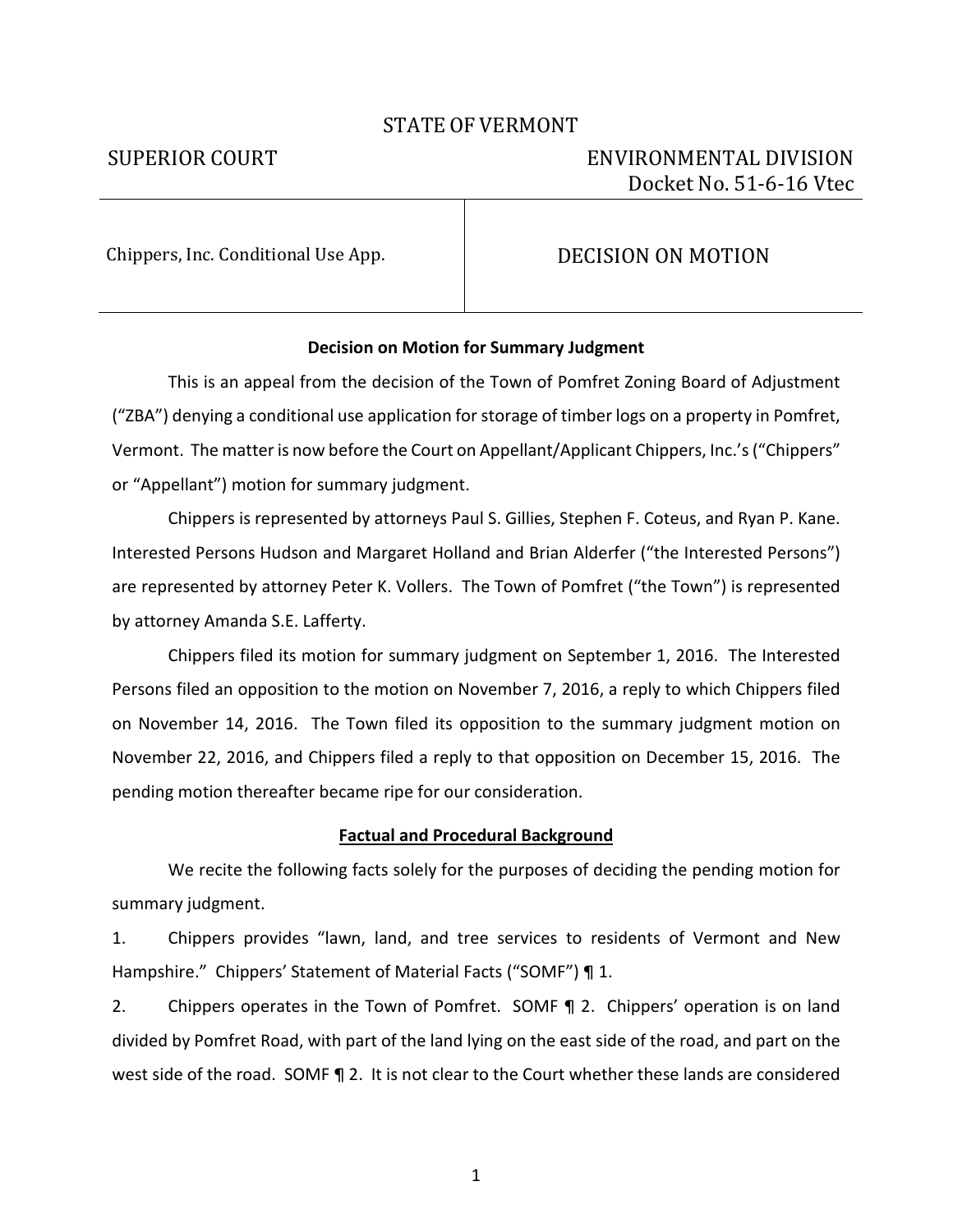a single parcel, nor is it clear from the pre-trial pleadings whether Chippers is the fee title holder to the lands on both sides of the road. SOMF ¶ 2; Town Response to SOMF ¶ 2.

3. Chippers maintains a rotating stock of timber logs, known as the "log pile." SOMF  $\P\P$  $4$ –6. Logs in the log pile are moved on and off the property by truck. SOMF  $\P$  $\P$  $6$ , 8. The log pile is part of Chippers' wood processing activity, which has also included burning, chipping, and grinding wood, and cutting and splitting firewood. Town Response to SOMF ¶¶ 4, 9.

4. The log pile was previously kept on the western side of the road (or the "Chippers" side), where a greenhouse now stands, and was moved to the eastern side of the road (the "Southeast Parcel") in anticipation of the greenhouse being built. SOMF ¶ 4; Town's Opp. to Mot. Summ. J., Ex. H. This appears to have occurred in 2011. Affidavit of Mundy Wilson Piper ("Piper Affidavit"), ¶ 3; Town's Opp. to Mot. Summ. J., Ex. H.

5. Since moving the log pile to the Southeast Parcel, Chippers has planted trees to screen the view of the log pile from passersby on Pomfret Road and from neighbors. SOMF ¶ 7; Piper Affidavit ¶ 4.

6. On October 2, 2015, the Town of Pomfret Zoning Administrator Preston Bristow ("ZA Bristow") sent a letter to Chippers regarding Chippers' wood processing activity. Town's Opp. to Mot. Summ. J., Ex. E. The letter asked Chippers to either (1) demonstrate the activity is a silvicultural practice exempt from zoning regulations; (2) cease the activity, or decrease it to a point that it would be exempt; or (3) "[a]pply for an expansion of [Chippers'] Non-conforming Use Permit." Id.

7. On November 19, 2015, Chippers sent a letter to ZA Bristow explaining that it had made changes to its wood processing activities to reduce noise, truck traffic, and visual impact. Town's Opp. to Mot. Summ. J., Ex. F. The letter suggested that the use would now qualify as an exempt silvicultural practice.

8. On December 18, 2015, ZA Bristow sent a response letter to Chippers. Town's Opp. to Mot. Summ. J., Ex. G. The letter includes a number of findings. Id. One of these is that the ZBA granted Chippers a non-conforming use permit for a pole barn on July 10, 2006. Id. The ZA's findings indicate that wood processing activities began after this permit was granted. Id.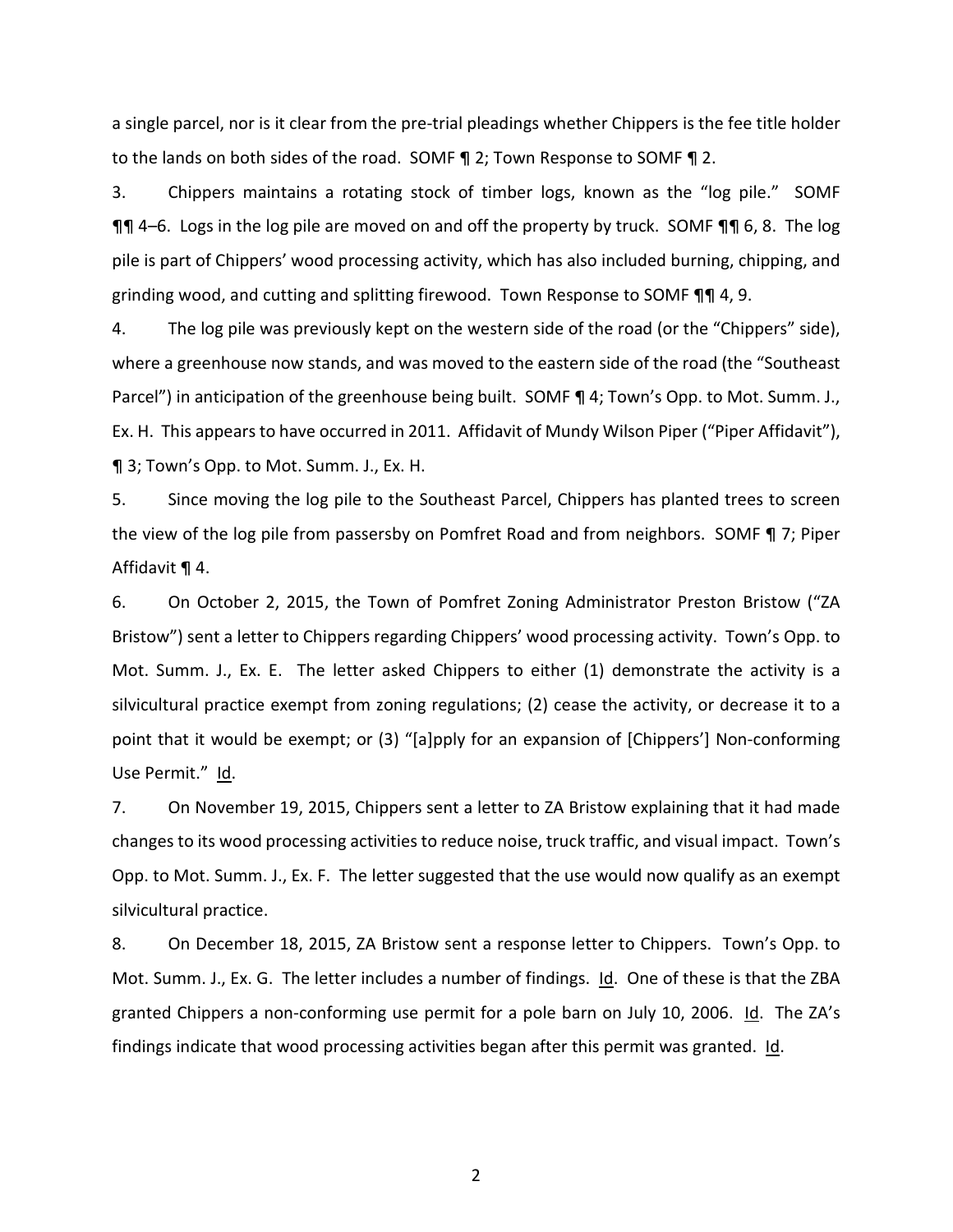9. The December 18, 2015 letter concludes that the wood processing activity is not an exempt silvicultural practice, that the activity is an expansion of a pre-existing, non-conforming use, and that Chippers would have to apply for a permit for this expansion. Id.

10. On February 24, 2016, Chippers applied for a permit to "[c]ontinue to use the 'Southeast Parcel' for temporary but continual storage of logs [and to] process firewood on 'Chippers' side of the road." Town's Opp. to Mot. Summ. J., Ex. H. The application appears to be for a nonconforming or conditional use permit.  $Id$ .; Town Response to SOMF ¶ 3. The ZBA denied the application on May 19, 2016. Mot. Summ. J. Ex. 1. Chippers thereafter filed a timely appeal with this Court.

#### **Discussion**

We will grant summary judgment to a party "if the movant shows that there is no genuine dispute as to any material fact and the movant is entitled to judgment as a matter of law." V.R.C.P. 56(a). In determining whether there is any dispute over a material fact, "we accept as true allegations made in opposition to the motion for summary judgment, so long as they are supported by affidavits or other evidentiary material." White v. Quechee Lakes Landowners' Ass'n, Inc., 170 Vt. 25, 28 (1999) (citation omitted). "Further, the nonmoving party receives the benefit of all reasonable doubts and inferences." Robertson v. Mylan Labs., Inc., 2004 VT 15, ¶ 15, 176 Vt. 356 (citation omitted).

 Chippers is moving for summary judgment on all six questions contained in its Statement of Questions. Before addressing Chippers' arguments for summary judgment, we turn to the Town's assertion that some of the Questions set out in the Statement of Questions pose legal issues that are not proper for our consideration in this appeal.

## **I. Whether Questions 2, 5, and 6 are properly before this Court.**

As a preliminary matter, the Town, citing 24 V.S.A. §§ 4465 and 4472, argues that Chippers may not raise the issues set out in Questions 2, 5, and 6, because those issues relate to findings and a determination made by ZA Bristow in his December 18, 2015 letter, and those findings and determination were not appealed to the ZBA. The Town asserts that ZA Bristow's determinations, as related in his letter became final when they were not appealed, and therefore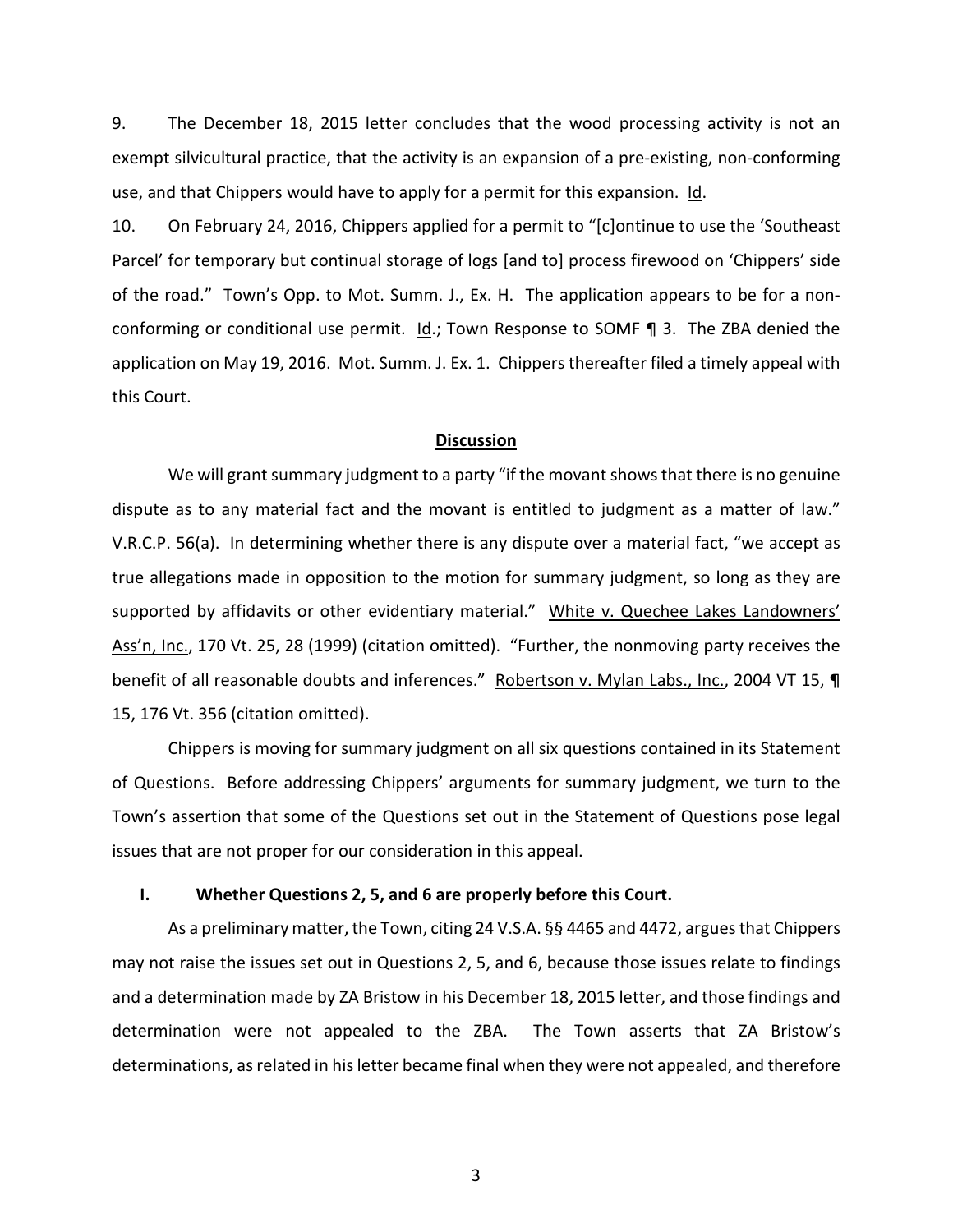cannot be challenged in this subsequent appeal. However, the Town has not moved to dismiss these Questions.

Section 4465 allows an interested person to appeal the "decision" of a zoning administrator to the appropriate municipal panel. 24 V.S.A. § 4465. The municipal panel's decision may then be appealed to the Environmental Division of the Superior Court. Id. §§ 4471, 4472(a). If an interested person fails to appeal the decision of a zoning administrator under § 4465, or the decision of the municipal panel under §§ 4471 and 4472(a), then that decision becomes final. Id. § 4472(d).

ZA Bristow's December 18, 2015 letter reads, in part:

because the logs being stored on the east side of Pomfret Road originate from residential client jobs, because they are being stored in conjunction with your business activities on the west side of Pomfret Road, and because wood processing activities on the east side of Pomfret Road began after the ZBA granted a Non-conforming Use Permit in July of 2006, I must conclude that even the storage of logs on the east side of Pomfret Road constitutes an expansion of a nonconforming use which requires review and approval by the Zoning Board of Adjustment.

It is my determination, therefore, that the storage of logs (and other wood processing activities) on the east side of Pomfret Road that are part of the Chippers business operation does not meet the forestry exemption from local regulation and requires a zoning permit.

Town's Opp. to Mot. Summ. J., Ex. G. The letter goes on to explain how Chippers can appeal this determination. Rather than appeal the determination, Chippers applied for a permit.

We disagree with Chippers' suggestion that the determinations set out in the December 18, 2015 letter do not qualify as "decisions" under § 4472(d). ZA Bristow is an administrative officer for purposes of § 4465. See In re Burns Two-Unit Residential Bldg., 2016 VT 63, ¶ 12 (May 27, 2016). An administrative officer is tasked to "administer the bylaws literally and shall not have the power to permit any land development that is not in conformance with those bylaws." 24 V.S.A. § 4448. Part 10.2.5 of the Town of Pomfret Zoning Ordinance ("Ordinance") requires the Zoning Administrator to "be aware of any violation of this ordinance and the applicable statutes, and in the name of Pomfret to institute appropriate action to prevent or correct such violation." Mot. Summ. J. Ex. 3. When ZA Bristow contacted Chippers on October 2, 2015, and then made his determinations on December 18, 2015, he was carrying out his duty under 24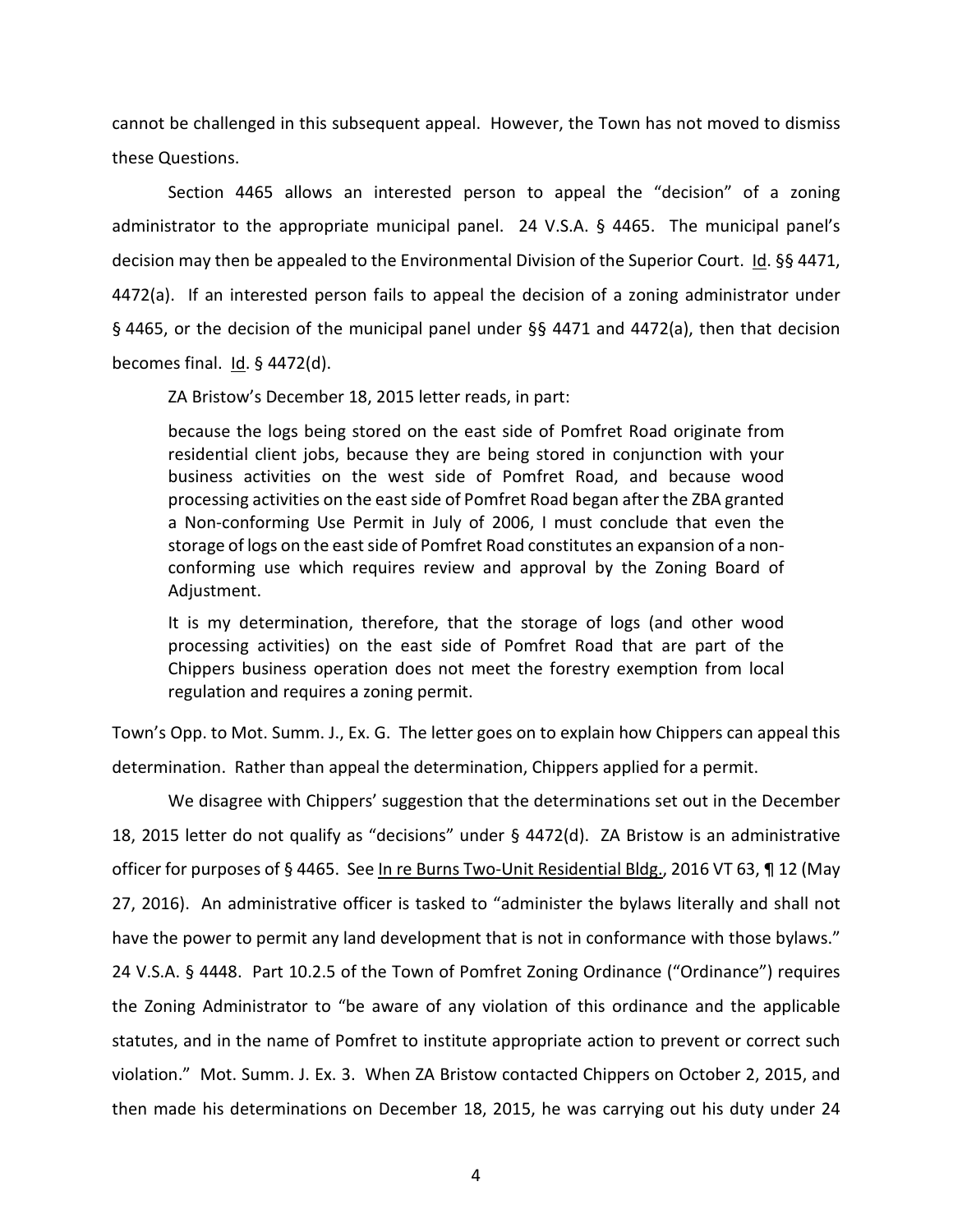V.S.A. § 4448 and Ordinance § 10.2.5. As such, those determinations were "decision[s] . . . by the administrative officer" pursuant to §§ 4465 and 4472(d), and because they were not appealed, they are final. 24 V.S.A. § 4472(d).

This does not, however, mean that all the legal issues raised in the challenged Questions are impermissible. Instead, we must review the specific language of each of those challenged Questions, particularly in regards to Chippers' request for summary judgment.

Question 2 asks whether a permit should be granted on the basis of equitable estoppel, which is based on the theory that the ZA provided oral permission to Chippers to move its logs to the Southeast Parcel. This represents a continuation of Chippers' efforts to obtain a permit, and does not challenge ZA Bristow's unappealed determination that the challenged activity "does not meet the forestry exemption from local regulation and requires a zoning permit." See Town's Ex. G. (ZA Bristow Dec. 18, 2015 ltr.). Question 2 is therefore not barred by any failure to appeal that first ZA determination.

Question 5 asks whether "some or all" of the activity in question were established prior to 2001. This does not necessarily challenge the determination that because the "wood processing activities on the east side of Pomfret Road began after the ZBA granted a Non-Conforming Use Permit in July of 2006, . . . the storage of logs on the east side of Pomfret Road constitutes an expansion of a non-conforming use." Instead, the determination that a use was expanded presupposes that the use existed to some extent prior to the expansion. Question 5 is therefore also not barred by any failure to appeal that first ZA determination.

Question 6 asks whether the storage of logs is a non-conforming, pre-existing use. This Question does seem to challenge the ZA's determination that "the storage of logs on the east side of Pomfret Road constitutes an expansion of a non-conforming use which requires review and approval by the Zoning Board of Adjustment." However, it is important to not merge what appear to be two separate factual issues. Chippers represents that it has stored and processed timber logs on the west side of the road; none of the other parties appear to contest this fact. Second, the ZA determined that the storage and processing of timber logs on the east side of the road began after the ZBA granted a permit in 2006. This separate determination was not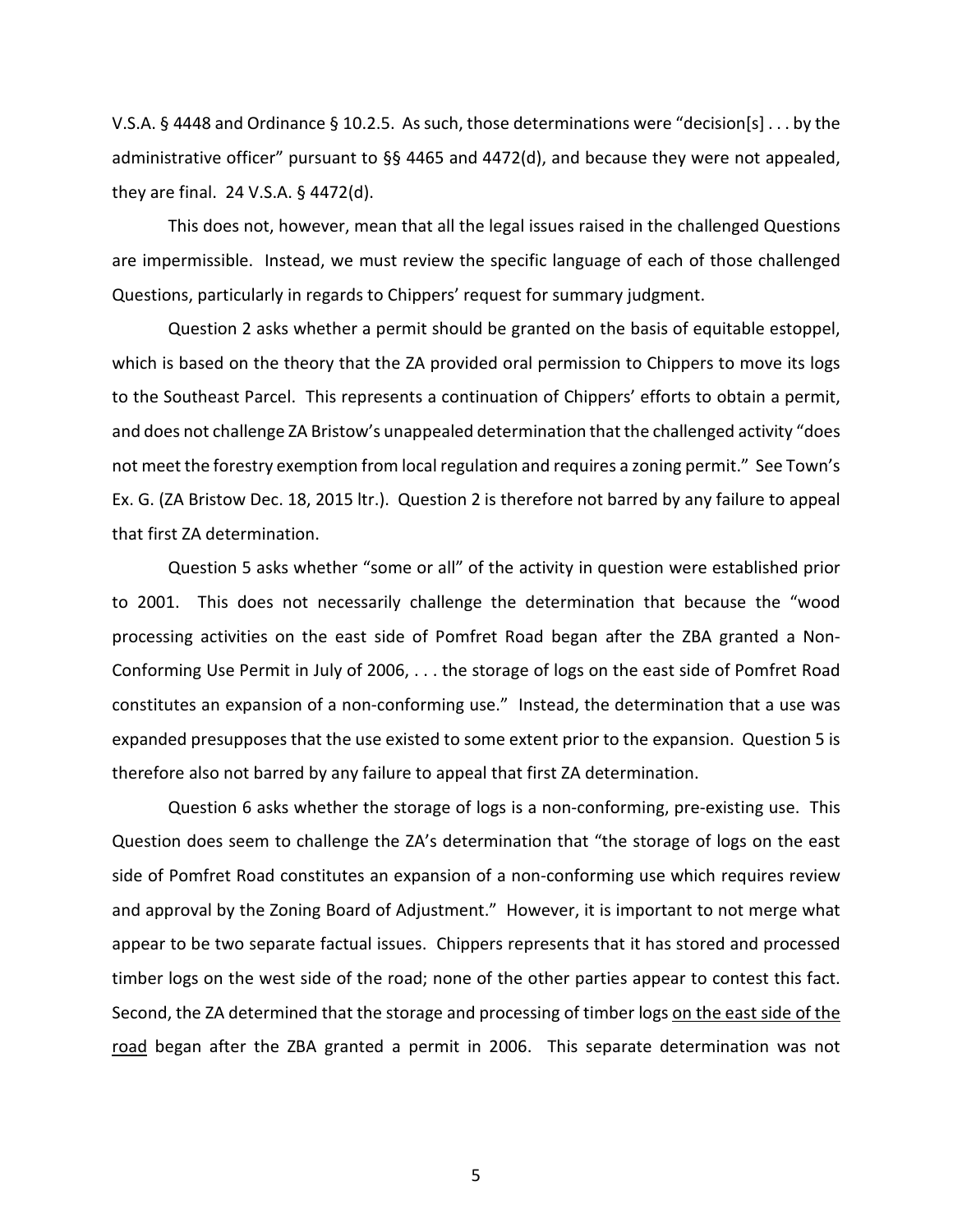challenged by a timely appeal being filed. Further, it does not appear that Chippers or any other party contests this separate factual determination now.

These two separate factual determinations appear to be subsumed by the legal justifications that Chippers offers as to why it should be allowed to continue to store and process timber logs on the east side of the road. First, Chippers appears to assert that because it has stored and processed logs on the west side of the road, it should now be allowed to conduct the same activities on the east side of the road. We do not have before us the facts material to this legal issue that would allow us to grant Chippers' requested summary judgment. In particular, we have been left to wonder what commercial activities Chippers conducts on the west side of the road where its log storage and processing once took place. We are told of a greenhouse that was permitted and constructed at that location, but are unaware of its intensity and whether other commercial activities occur on that side of the road. Second, Chippers asserts that it should be allowed to store and process timber logs on the east side of the road because the ZA gave a verbal authorization to do so. At trial, the parties will need to present all material facts concerning this legal issue in order for the Court to make a proper legal determination.

The parties should be prepared to address the legal issues raised by Question 6 that are not foreclosed by the unappealed determinations that the ZA announced in his December 18, 2015 letter. For all the reasons stated above, we conclude that it is appropriate for the legal issues presented by Chippers' Questions 2, 5, and 6 to be addressed by this Court.

We next turn to the question posed by Chippers' motion of whether it is entitled to summary judgment on all Questions presented.

#### **II. Question 1: Public Nuisance**

#### Question 1 asks:

Whether the temporary storage of logs on the Applicant's property constitutes a "public nuisance," as that term is used in Sections 4.23 and 8.1.1 of the Pomfret Zoning Bylaws.

Chippers alleges that the log pile is minimally visible from outside the property (SOMF ¶ 7); that logs are stored there for short periods of time (SOMF ¶ 8); that burning and chipping are no longer done on the property and chainsaws operated only rarely (SOMF ¶ 9); and that trucks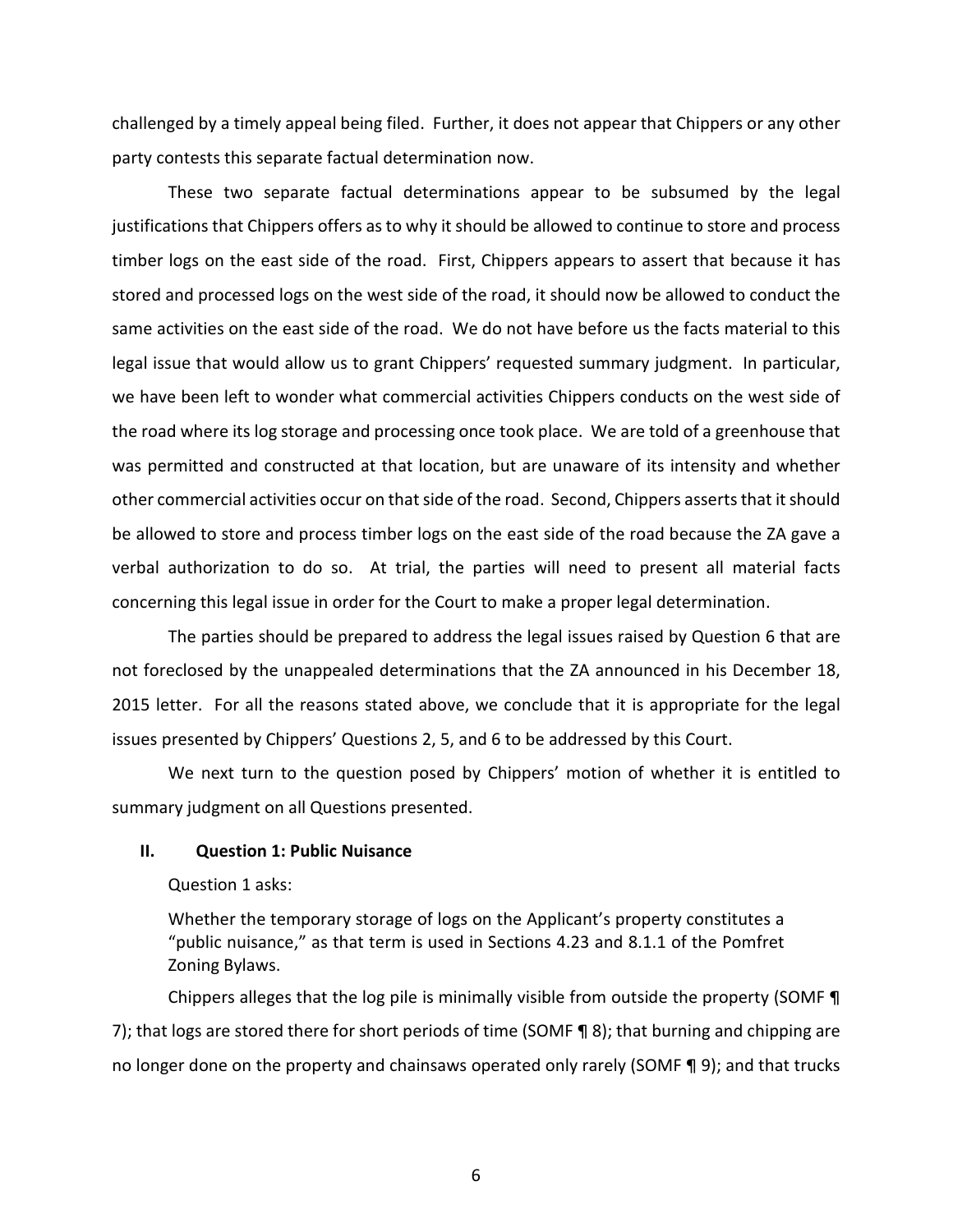only rarely sound their back-up alarms (SOMF ¶ 10). Chippers also alleges that it adopted Log Yard Rules in November 2015 to mitigate impact on the community. SOMF ¶ 20, Ex. 9.

The Interested Persons disagree with a number of these assertions, including the frequency that logs are delivered to and from the site and duration of storage on the site; visibility of logs on the site; and burning, chipping, and frequency of chainsaw use and back-up alarms. Interested Persons' Response to SOMF ¶¶ 6–10. They claim that Chippers' use of the property involves regular use of heavy machinery, regular eighteen-wheeler traffic, other heavy equipment, chainsaws, and chippers. Interested Persons SOMF ¶¶ 5–10. They allege that the use results in smoke from burning, exhaust from trucks and other machinery, and loud and frequent noise. Id.

Because the Interested Persons dispute the material facts related to Question 1, Chippers' motion for summary judgment on this Question must be **denied**.

### **III. Question 2: Equitable Estoppel**

#### Question 2 asks:

Whether the Zoning Administrator's oral permission to move the logs from the side of the public highway to the other constitutes approval by the Town for the storage of logs on he [sic], such that equitable estoppel would justify considering it a fit grant of approval by the Town of Pomfret.

Chippers alleges that the log pile was moved from the western side of the road, at the current greenhouse site, across the street to the current location based on verbal approval given by ZA Bristow. SOMF ¶ 12. The Town, however, calls into question whether any such verbal approval was given. Town Response to SOMF ¶ 12.

Because the material facts related to Question 2 are disputed, Chippers' motion for summary judgment on this Question must be **denied**.

### **IV. Question 3: Town Plan Compatibility**

## Question 3 asks:

Whether the proposed use of the land for temporarily storing logs is consistent with the enforceable portions of the Pomfret Town Plan.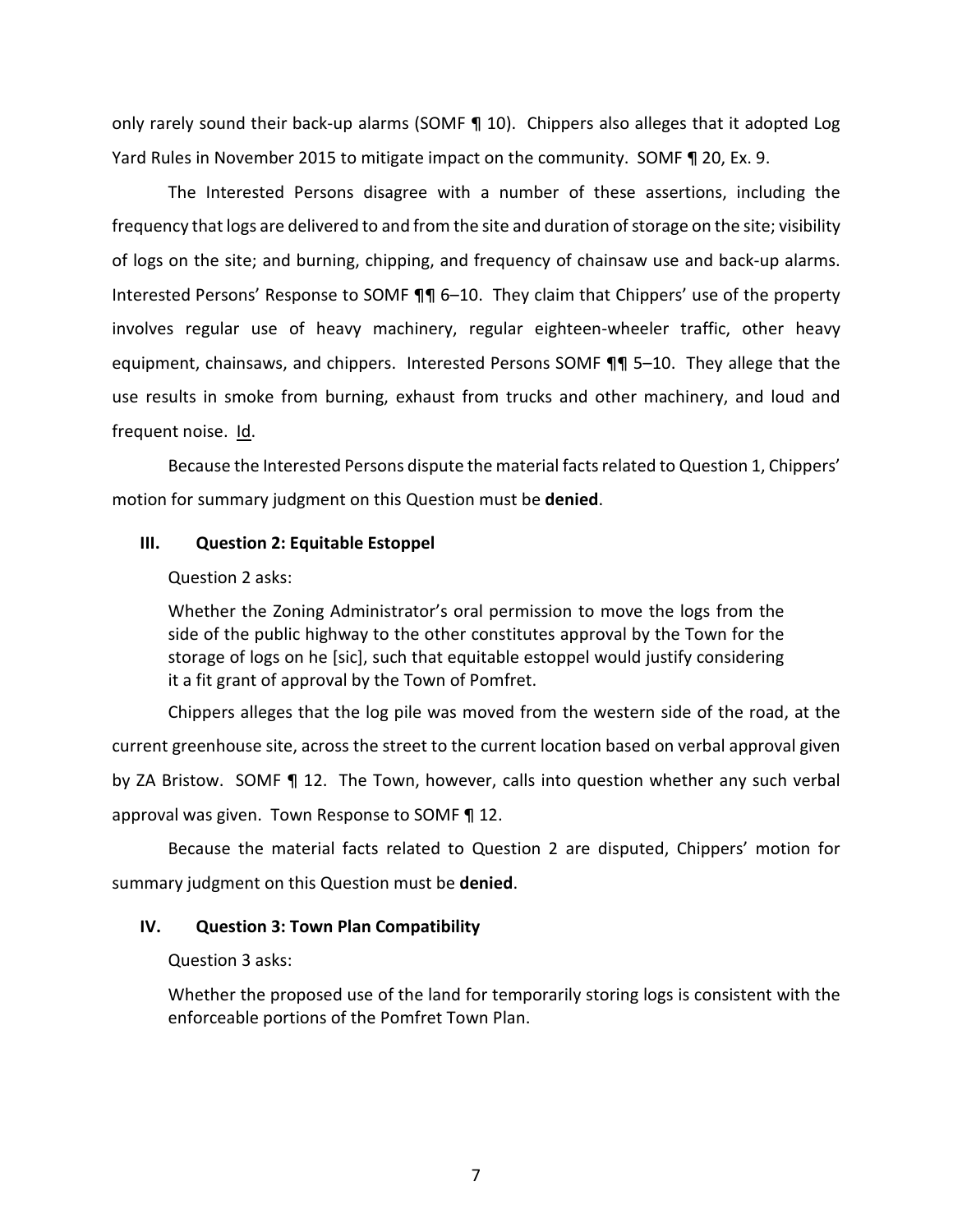Chippers argues that its use of the property is compatible with the Town Plan's general aspiration that visual elements of land use reflect the rural character of a working landscape. Chippers' Mot. Summ. J. at 6; Ex. 4 (Town Plan) at 18, 28.

The Interested Persons disagree with the factual assertions that would support this claim. They claim that Chippers' use of the property involves regular use of heavy machinery, regular eighteen-wheeler traffic, other heavy equipment, chainsaws, and chippers. Interested Persons SOMF ¶¶ 5–10. They allege that the use results in smoke from burning, exhaust from trucks and other machinery, and loud and frequent noise. Id.

Because the Interested Persons dispute the material facts related to Question 3, Chippers' motion for summary judgment on this Question must be **denied**.

## **V. Question 4: Conditional Use**

Question 4 asks:

Whether the storage of logs on the Russell Trust property satisfies the criteria for a conditional use permit under Part 7 and Section 11.3 of the Town of Pomfret Zoning Bylaws.

Chippers argues that its use of the property on the east side of the road complies with conditional use requirements set out in Part 7 and Section 11.3 of the Bylaws because it does not involve water or sewer; includes no facilities or structures; traffic to and from the site is minimal, and less than when the use was on the western side of the road; there is no need for parking; and there is no risk of flooding, ponding, erosion, or hazard for pedestrians or vehicles. SOMF  $\P\P$  14–18.

The facts set out by Chippers are not sufficiently specific for the Court to determine on summary judgment whether the use of the property complies with the conditional use standards set out in the Bylaws. For this reason, Chippers' motion for summary judgment on Question 4 must be **denied**.

# **VI. Question 5: 15-year Statute of Limitations; and Question 6: Nonconforming, Preexisting Use**

Questions 5 and 6 ask:

Whether some or all of the storage and processing of firewood on the Russell Trust land is lawfully allowed to continue, being established prior to 2001 and outside the 15-year period for enforcement in 24 V.S.A. § 4454.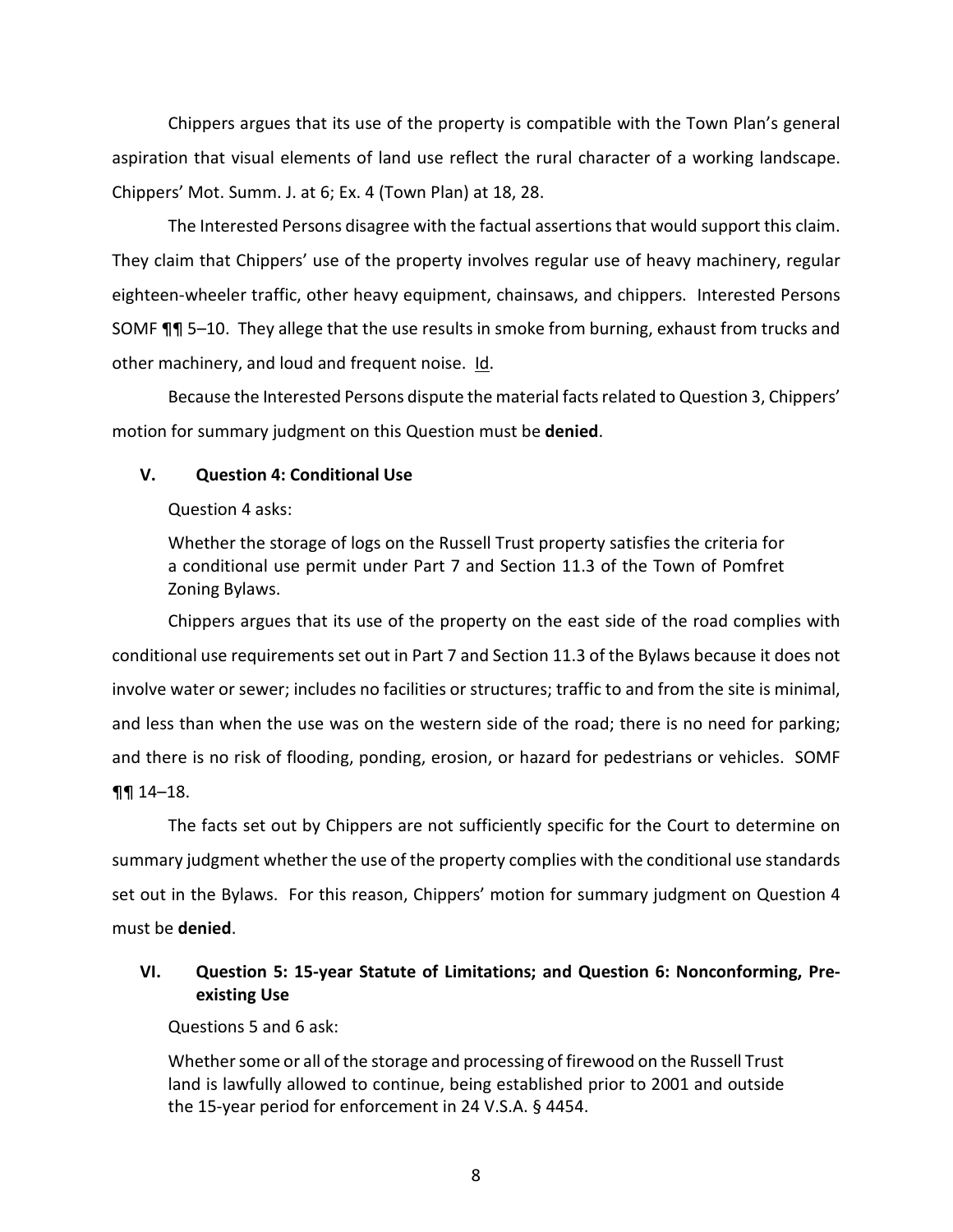Whether the storage of logs on the Russell Trust property is a nonconforming, preexisting use.

Chippers alleges that the former log pile was in place at the current greenhouse site since long before 2001. SOMF ¶ 4. It further alleges that the impact on the land is the same in the current location as it was in the previous location. SOMF ¶ 13. Chippers also points out that in the decision below, the ZBA "grandfathered" the log storage use of the property on the west side of the road, possibly indicating that Chippers could continue log storage use at or below 2001 levels. Chippers' Mot. Summ. J. at 1, 7.

Municipal zoning decisions, such as the instant case, are appealed to the Environmental Division de novo. 24 V.S.A. § 4472(a). We therefore do not defer to the municipal panel's decision. The exception to this rule is where the municipal panel has established a consistent pattern on which a party may have relied. See In re Korbet, 2005 VT 7, ¶ 10, 178 Vt. 459; 38 Thasha Lane Dev. Water & Sewer Fees Denial, No. 136-9-14 Vtec, slip op. at 4–5 (Vt. Super. Ct. Envtl. Div. Aug. 28, 2015) (Walsh, J.). Here, there is no evidence of a consistent pattern, and we therefore give no deference to the DRB's decision below on this point.

Furthermore, the Town alleges that the activities on the east side of the road began in 2006 and intensified in 2011. Town Response to SOMF ¶¶ 4, 12; Affidavit of Preston Bristow ("Bristow Affidavit"), ¶¶ 4, 8. Although ZA Bristow apparently believed at one point that Chippers had been granted a non-conforming use permit for its wood processing activities, that permit was apparently actually for a pole barn. Mot. Summ. J. Ex. 10; Town's Opp. to Mot. Summ. J., Ex. G. In addition, the Town and the Interested Persons question whether prior use on the western side of the road is relevant to current use on the eastern side. Interested Persons' Response to SOMF ¶¶ 13, 16; Town SOMF ¶¶ 13, 16. We can only answer that factual question after all the competing evidence is presented at trial.

Because we do not have sufficient undisputed material facts to find that Chippers is entitled to judgment as a matter of law on Questions 5 and 6, Chippers' motion for summary judgment on these Questions must be **denied**.